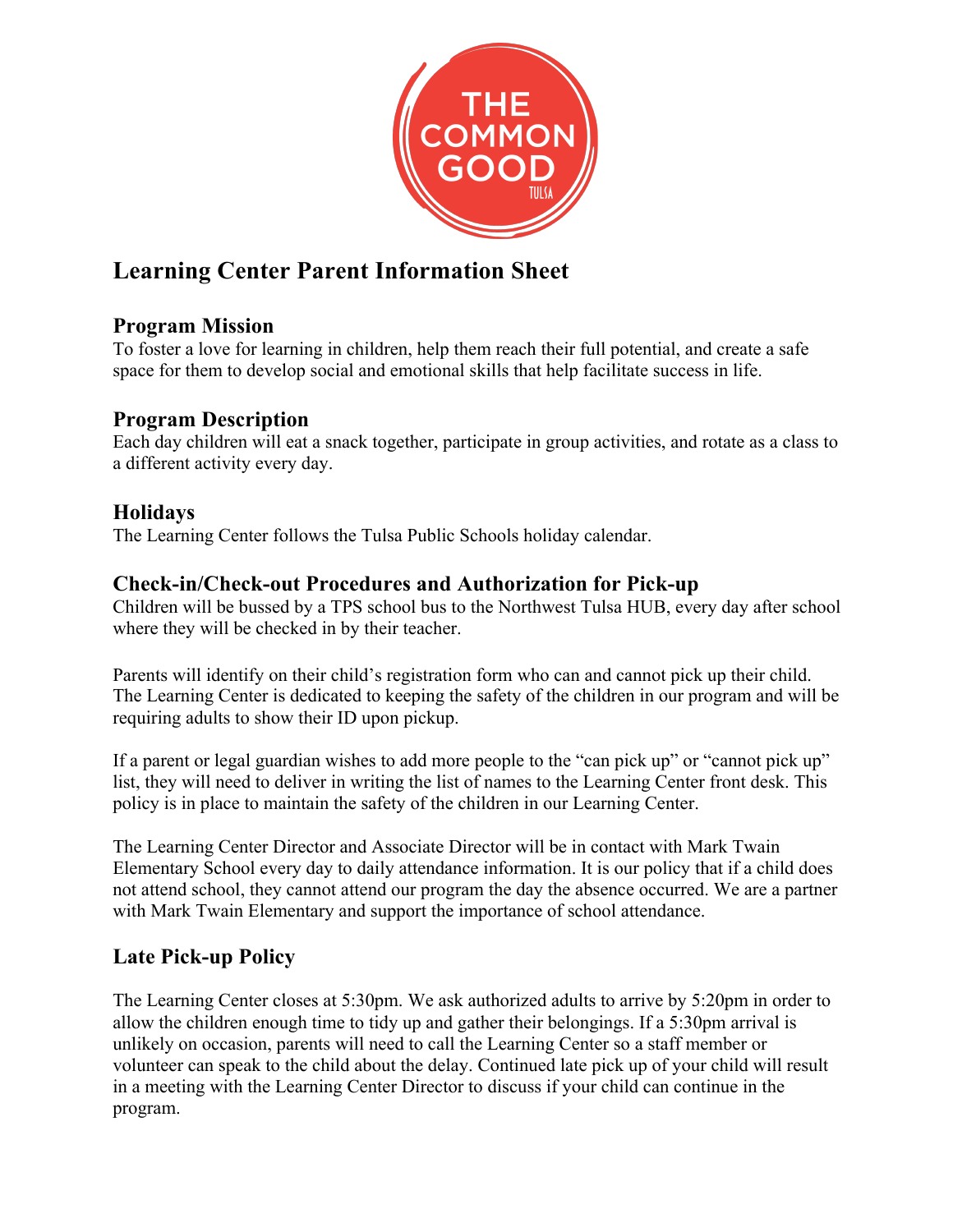#### **Staff**

Our staff is dedicated to promoting the well-being of your child(ren) at the Learning Center. All Learning Center staff members have gone through a background check and have current CPR and First Aid certifications.

## **Supervision**

Children will be well supervised and trained staff will remain with children at all times.

## **Care of Children who are ill**

Children who become ill while in our care may be sent home if:

- The child's illness is keeping him or her from comfortably taking part in activities,
- The sick child needs more care that the staff can provide without affecting the health and safety of other children, or
- Other children could get sick from being near the sick child.

# **Emergency Preparedness**

The Learning Center has developed and practices emergency plans for:

- Serious injuries or illnesses
- Lost or abducted child
- Poison exposure, including exposure to toxic substances
- Potentially violent situations in the program, including individuals with threatening behaviors
- Natural disasters, including tornado, blizzard, flood, earthquake The Learning Center will not be in session if Tulsa Public Schools cancels school for bad weather.
- Fires
- Disruption of utilities, including loss of electricity, gas, water

## **Security**

Entrances are protected from unauthorized visitors by remaining locked from the outside. During enrollment parents can write the names of adults who are not allowed to pick up their child(ren).

# **Methods of Communication**

- Feel free to share any concerns or questions that may arise.
- You may call or email the Learning Center at any time.
- You can request a meeting at any time.